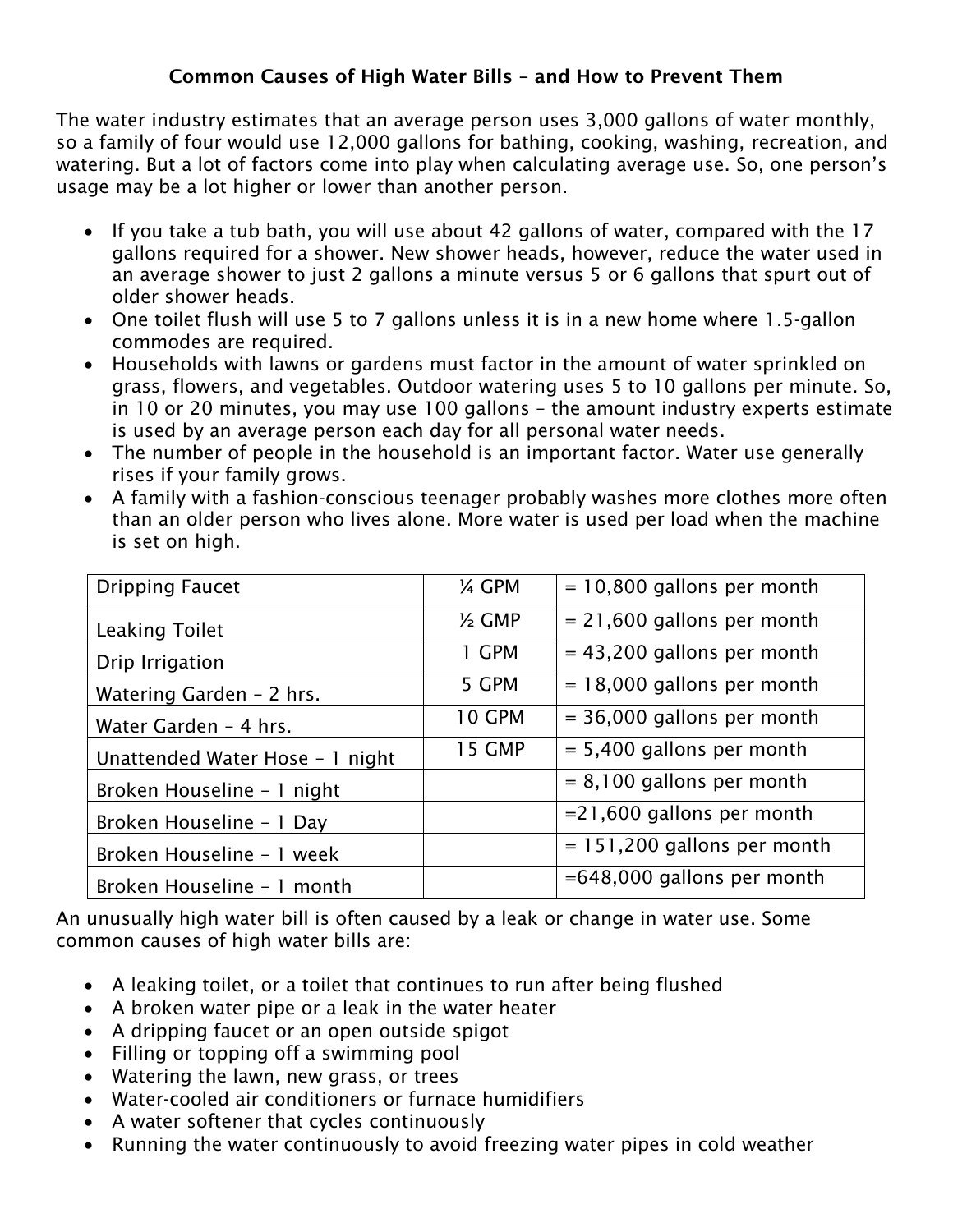# Early detection of a water leak can save you money and avert potential disaster.

#### 1. Check your water meter

One of the best ways to tell if you have a leak in some part of your plumbing is to check the water meter. To do this, you will first have to turn off all the water in your home. Shut off all faucets, and make sure the dishwasher and washing machine are not running. Next, watch the meter and see if it begins to change. If it does, you likely have a fast-moving leak. If the meter does not change immediately, wait two hours, and check it again. If it has changed despite all the water being off, you may be dealing with a slower leak. The leak could be anywhere after the meter, or even underground. Remember that all piping after the water main is a homeowner's responsibility.

**Track your own use!** Once a week, write down your meter reading on your calendar. The quicker you can identify a problem, the quicker you can get it fixed and avoid a high bill. Refer to our Meter Reading Instructional Guide to learn how to correctly read your meter.

#### 2. Monitor your bill

If your bill is rising consistently but your water use habits have not changed, a leak may be to blame. Gather some bills from the past few quarters and compare them to see if there is a steady increase. Your water bill should remain within the same range quarter to quarter. Remember that some of your pipes may be under ground. You may never detect leaks in this part of your system, but you will always pay for them. It is best to have a professional plumber make a thorough check of all the pipes. A warm spot on the floor (with under slab piping) or the sound of water running needs prompt, professional attention.

## 3. Do-it yourself Toilet Assessment

- Toilets can account for up to 30 percent of your water use, so you should check to ensure they are running properly. The most common type of leak is a deteriorated and/or defective Flush Valve (flapper) Ball – if the flapper does not make a tight seal with the bottom of the tank, water will leak into the toilet bowl, which may or may not be detectable upon casual observation. Check your toilet using these steps:
	- 1. Take the lid off the tank behind the bowl, flush the toilet, and wait for it to fully refill.
	- 2. Put a few drops of food coloring in the tank.
	- 3. Wait one to three hours the longer time is if you suspect yours, is a small leak.
	- 4. If there is any color in the toilet bowl, you have a leak.
- The second most common type of leak is an improperly adjusted or broken fill (ballcock) valve. You can check this by taking the lid off the toilet tank, flushing, and seeing if water is draining into the overflow tubes when the tank is full.

The following table shows the amount of water that can be lost (and billed to your account) when you have a leak and it goes unfixed: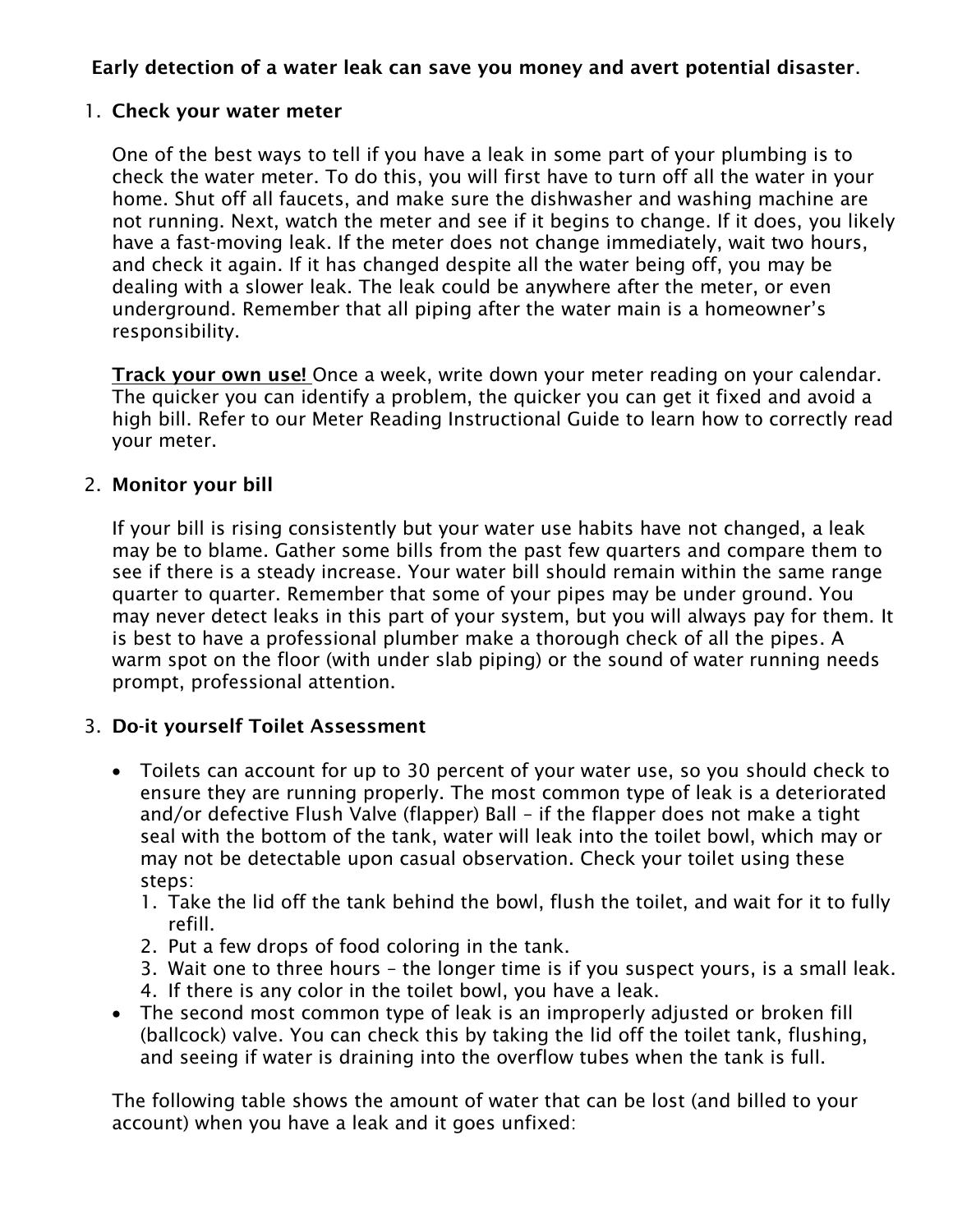| Streams Diameter at 50 psi                 | <b>Gallons</b> | <b>Daily Average</b> |
|--------------------------------------------|----------------|----------------------|
| Inches<br>ΜМ<br>1/4"<br>6.5                | 1,181,000      | 13,122               |
| 3/16"<br>4.8                               | 652,000        | 7,244                |
| $1/8$ <sup><math>\circ</math></sup><br>3.2 | 296,000        | 3.288                |
| 1/16''<br>1.6                              | 74,000         | 822                  |

Check the shower head for leaks. It should be a straightforward home repair if this is a source of leaking.



Check the Pressure Relief Valve on the hot water tank. Sometimes these valves are plumbed directly into a drain and may be leaking without your knowledge. If you cannot remove the drain pipe to check for a leak listen for a hissing sound, it may be leaking.